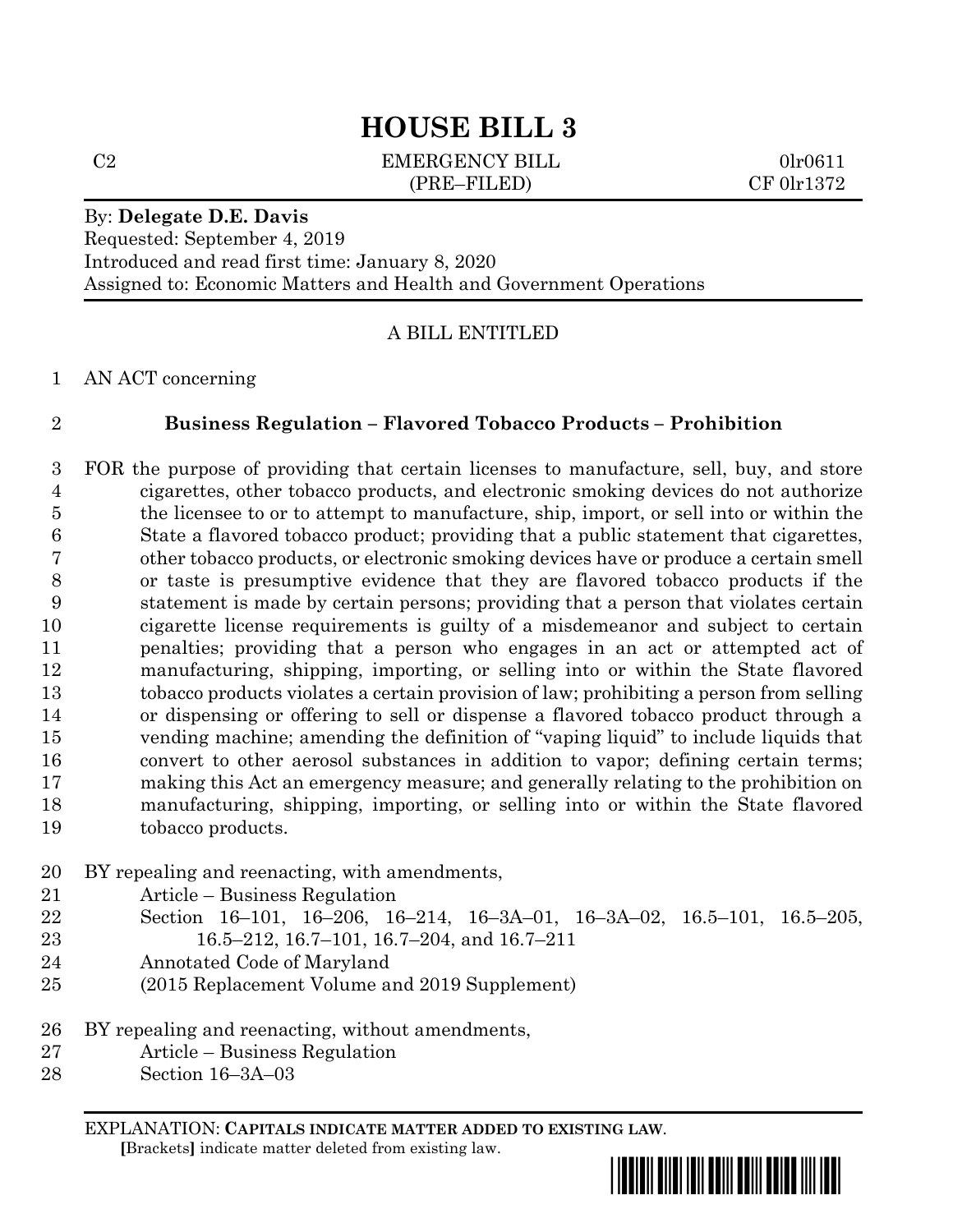|                                | $\sqrt{2}$                                 | <b>HOUSE BILL 3</b>                                                                                                                                                                                                                                                                 |
|--------------------------------|--------------------------------------------|-------------------------------------------------------------------------------------------------------------------------------------------------------------------------------------------------------------------------------------------------------------------------------------|
| $\mathbf{1}$<br>$\overline{2}$ |                                            | Annotated Code of Maryland<br>(2015 Replacement Volume and 2019 Supplement)                                                                                                                                                                                                         |
| 3<br>$\overline{4}$            |                                            | SECTION 1. BE IT ENACTED BY THE GENERAL ASSEMBLY OF MARYLAND,<br>That the Laws of Maryland read as follows:                                                                                                                                                                         |
| $\overline{5}$                 |                                            | <b>Article - Business Regulation</b>                                                                                                                                                                                                                                                |
| 6                              | $16 - 101.$                                |                                                                                                                                                                                                                                                                                     |
| 7                              | (a)                                        | In this title the following words have the meanings indicated.                                                                                                                                                                                                                      |
| $8\,$<br>9<br>10               | (b)<br>except tobacco.                     | "Cigarette" means any size or shaped roll for smoking that is made of tobacco<br>or tobacco mixed with another ingredient and wrapped in paper or in any other material                                                                                                             |
| 11<br>12                       | $\left( \mathrm{c}\right)$<br>in a county. | "County license" means a license issued by the clerk to sell cigarettes at retail                                                                                                                                                                                                   |
| 13<br>14<br>15<br>16           | (D)                                        | "FLAVORED TOBACCO PRODUCT" MEANS A TOBACCO PRODUCT<br>(1)<br>THAT CONTAINS A TASTE OR SMELL, OTHER THAN THAT OF TOBACCO, THAT IS<br>DISTINGUISHABLE BY AN ORDINARY CONSUMER EITHER BEFORE OR DURING THE<br>CONSUMPTION OF THE TOBACCO PRODUCT.                                      |
| 17<br>18<br>19<br>20           |                                            | <b>TOBACCO</b><br>PRODUCT"<br>(2)<br>"FLAVORED"<br><b>INCLUDES</b><br><b>TOBACCO</b><br>$\mathbf{A}$<br>PRODUCT WITH A TASTE OR SMELL OF FRUIT, MENTHOL, MINT, WINTERGREEN,<br>CHOCOLATE, COCOA, VANILLA, HONEY, A CANDY, A DESSERT, AN ALCOHOLIC<br>BEVERAGE, AN HERB, OR A SPICE. |
| 21<br>22                       | $\lbrack d) \rbrack$ (E)                   | "Sell" means to exchange or transfer, or to agree to exchange or<br>transfer, title or possession of property, in any manner or by any means, for consideration.                                                                                                                    |
| 23                             | [(e)](F)                                   | (1)<br>"Sell cigarettes at retail" means to sell cigarettes to a consumer.                                                                                                                                                                                                          |
| 24<br>25                       | machine.                                   | (2)<br>"Sell cigarettes at retail" includes selling cigarettes through a vending                                                                                                                                                                                                    |
| 26<br>27<br>28<br>29           | (G)<br>INHALATION,                         | "TOBACCO PRODUCT" MEANS A PRODUCT INTENDED<br>(1)<br>$\bf FOR$<br><b>ABSORPTION,</b><br>INGESTION,<br>SMOKING,<br>HEATING,<br>CHEWING,<br>DISSOLVING, OR ANY OTHER MANNER OF CONSUMPTION BY A HUMAN BEING AND<br>THAT IS MADE OF, DERIVED FROM, OR CONTAINS:                        |
| 30                             |                                            | (I)<br><b>TOBACCO; OR</b>                                                                                                                                                                                                                                                           |
| 31                             |                                            | (II)<br>NICOTINE.                                                                                                                                                                                                                                                                   |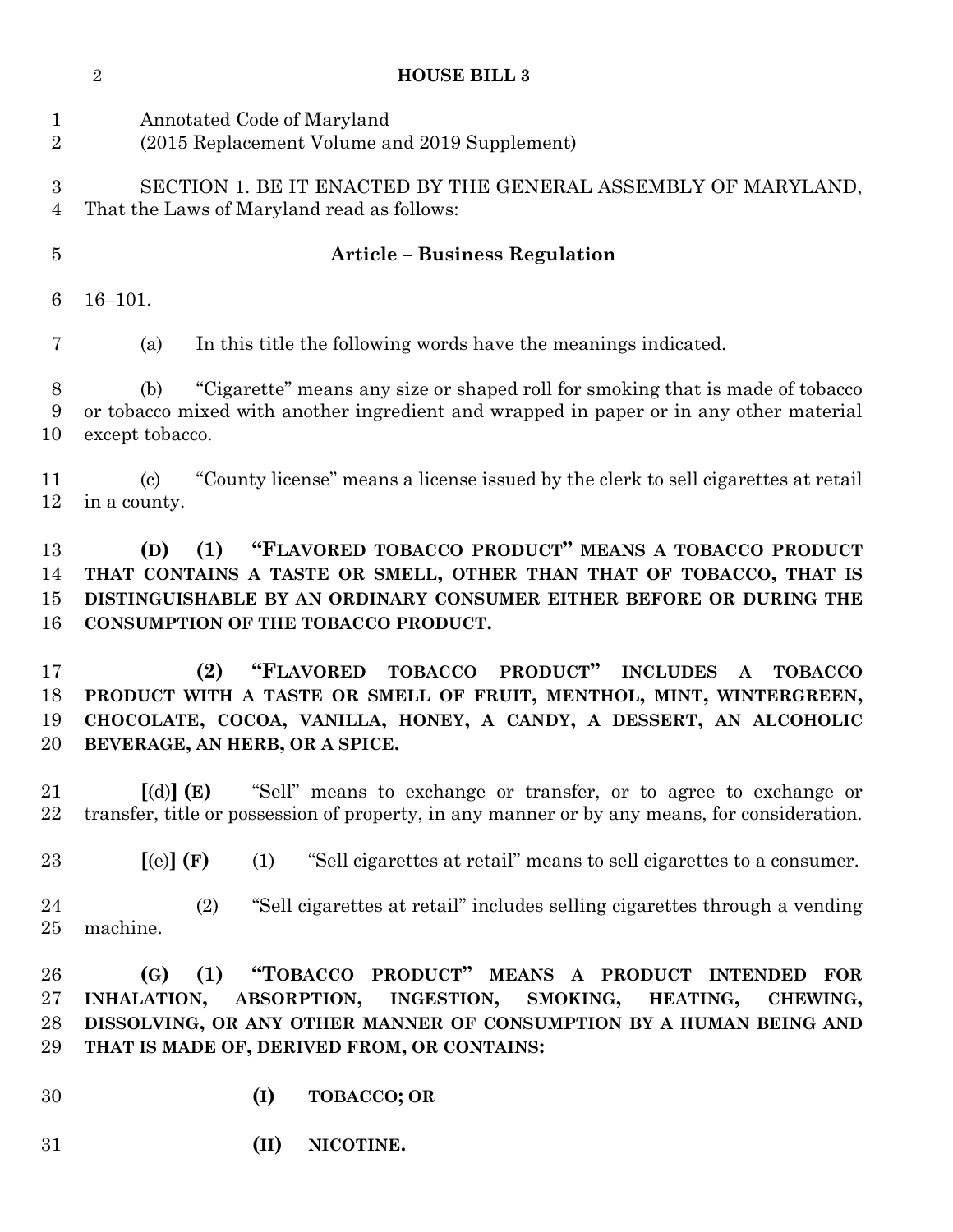| 1                                 | "TOBACCO PRODUCT" INCLUDES:<br>(2)                                                                                                                                                                                                                      |
|-----------------------------------|---------------------------------------------------------------------------------------------------------------------------------------------------------------------------------------------------------------------------------------------------------|
| $\overline{2}$<br>3<br>4          | CIGARETTES, CIGARS, PIPE TOBACCO, CHEWING TOBACCO,<br>(I)<br>SNUFF, SNUS, AND ANY OTHER TOBACCO PRODUCT, AS DEFINED IN § 16.5-101 OF<br>THIS ARTICLE;                                                                                                   |
| $\overline{5}$<br>$6\phantom{.}6$ | ELECTRONIC SMOKING DEVICES, AS DEFINED IN § 16.7-101<br>(II)<br>OF THIS ARTICLE; AND                                                                                                                                                                    |
| 7<br>8<br>9<br>10                 | ANY COMPONENT, PART, OR ACCESSORY OF ITEMS (I) OR (II)<br>(III)<br>OF THIS PARAGRAPH, REGARDLESS OF NICOTINE CONTENT, INCLUDING FILTERS,<br>ROLLING PAPERS, BLUNT WRAPS, HEMP WRAPS, HOOKAHS, PIPES, AND LIQUIDS<br>USED IN ELECTRONIC SMOKING DEVICES. |
| 11<br>12<br>13                    | "TOBACCO PRODUCT" DOES NOT INCLUDE A DRUG, DEVICE, OR<br>(3)<br>COMBINATION PRODUCT AUTHORIZED FOR SALE BY THE U.S. FOOD AND DRUG<br>ADMINISTRATION UNDER THE FEDERAL FOOD, DRUG, AND COSMETIC ACT.                                                     |
| 14                                | $16 - 206.$                                                                                                                                                                                                                                             |
| 15<br>16                          | [A] SUBJECT TO SUBSECTION (G) OF THIS SECTION, A manufacturer<br>(a)<br>license authorizes the licensee to:                                                                                                                                             |
| 17                                | (1)<br>sell unstamped cigarettes to:                                                                                                                                                                                                                    |
| 18                                | a licensed cigarette wholesaler located in Maryland; and<br>(i)                                                                                                                                                                                         |
| 19<br>20                          | a licensed cigarette wholesaler located outside of Maryland if the<br>(ii)<br>unstamped cigarettes may lawfully be sold in Maryland;                                                                                                                    |
| 21<br>22<br>23                    | (2)<br>except as otherwise prohibited or restricted under local law, this article,<br>or the Criminal Law Article, distribute sample cigarettes to consumers located in<br>Maryland;                                                                    |
| $\bf{24}$<br>25<br>26             | store unstamped cigarettes in a licensed cigarette storage warehouse<br>(3)<br>for subsequent shipment to licensed wholesalers, federal reservations, or persons out of<br>state; and                                                                   |
| 27<br>28                          | upon approval of the Comptroller, act as an agent of a Maryland<br>(4)<br>licensed wholesaler for stamping and distribution of cigarettes.                                                                                                              |
| 29                                | [A] SUBJECT TO SUBSECTION (G) OF THIS SECTION, A retailer license<br>(b)                                                                                                                                                                                |

authorizes the licensee to: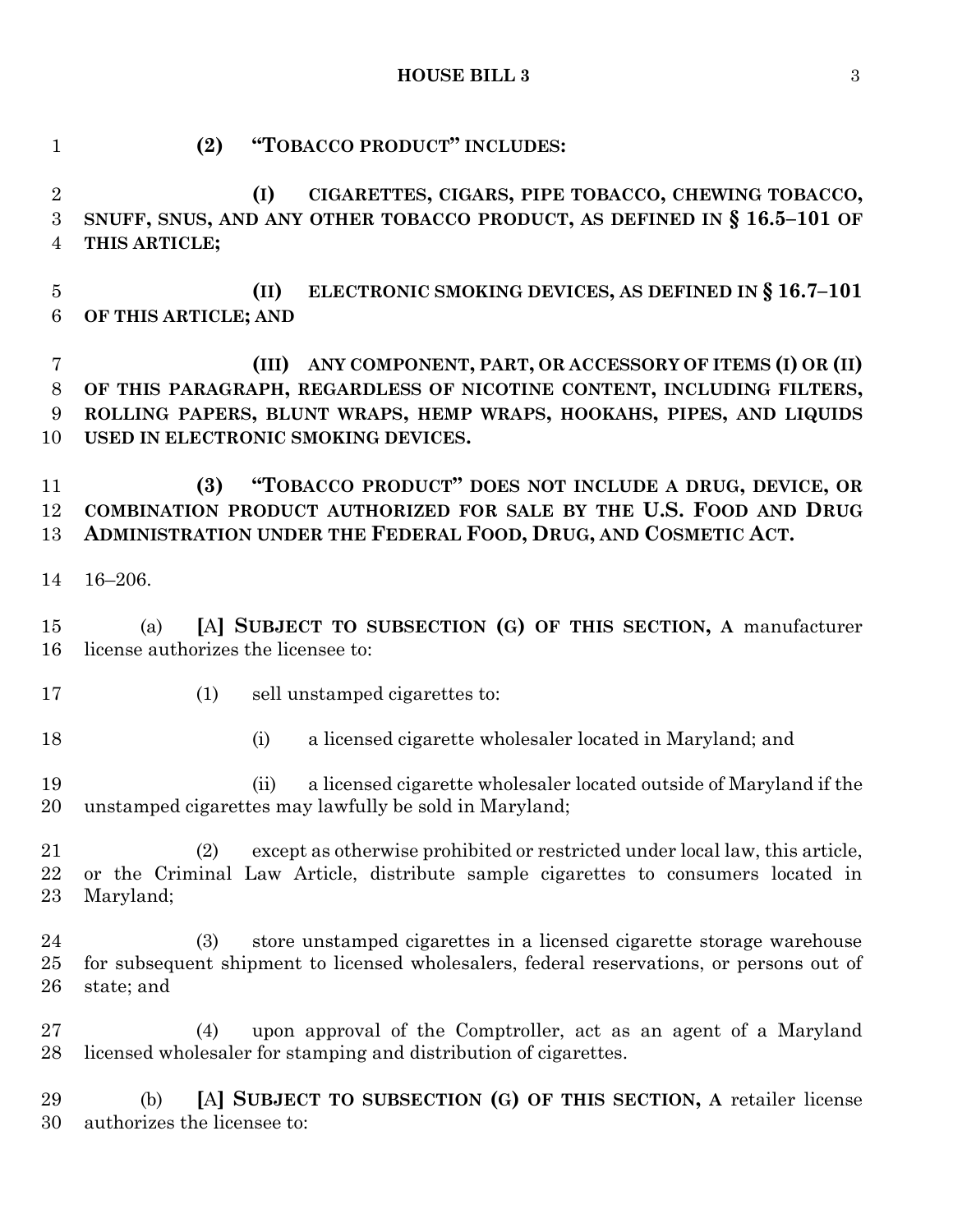| <b>HOUSE BILL 3</b><br>$\overline{4}$ |                                    |     |                                                                                                                                                                                                                                                                                             |
|---------------------------------------|------------------------------------|-----|---------------------------------------------------------------------------------------------------------------------------------------------------------------------------------------------------------------------------------------------------------------------------------------------|
| $\mathbf 1$                           |                                    | (1) | act as a retailer; and                                                                                                                                                                                                                                                                      |
| $\overline{2}$                        |                                    | (2) | buy stamped cigarettes from a subwholesaler or wholesaler.                                                                                                                                                                                                                                  |
| 3<br>4<br>$\overline{5}$              | $\left( \mathrm{c}\right)$         | (1) | [A] SUBJECT TO SUBSECTION (G) OF THIS SECTION, A storage<br>warehouse license authorizes the licensee to operate a storage facility in Maryland for the<br>purpose of storing unstamped cigarettes on behalf of a licensed cigarette manufacturer.                                          |
| $6\phantom{.}6$<br>7<br>8<br>9        |                                    | (2) | If a storage warehouse licensee is a licensed cigarette wholesaler or<br>licensed cigarette subwholesaler, the storage warehouse license authorizes the holder,<br>SUBJECT TO SUBSECTION (G) OF THIS SECTION, to store stamped cigarettes and<br>cigarettes with another state's tax stamp. |
| 10<br>11                              | (d)                                |     | [A] SUBJECT TO SUBSECTION (G) OF THIS SECTION, A subwholesaler<br>license authorizes the licensee to:                                                                                                                                                                                       |
| 12                                    |                                    | (1) | act as a subwholesaler;                                                                                                                                                                                                                                                                     |
| 13<br>14                              | and                                | (2) | buy stamped cigarettes from a wholesaler or another subwholesaler;                                                                                                                                                                                                                          |
| 15<br>16                              |                                    | (3) | store stamped cigarettes and cigarettes with another state's tax stamp<br>at a licensed cigarette storage facility.                                                                                                                                                                         |
| 17<br>18                              | (e)                                |     | [A] SUBJECT TO SUBSECTION (G) OF THIS SECTION, A vending machine<br>operator license authorizes the licensee to:                                                                                                                                                                            |
| 19                                    |                                    | (1) | act as a vending machine operator; and                                                                                                                                                                                                                                                      |
| 20                                    |                                    | (2) | buy stamped cigarettes from a subwholesaler or wholesaler.                                                                                                                                                                                                                                  |
| 21<br>22                              | (f)<br>authorizes the licensee to: |     | [A] SUBJECT TO SUBSECTION (G) OF THIS SECTION, A wholesaler license                                                                                                                                                                                                                         |
| 23                                    |                                    | (1) | act as a wholesaler;                                                                                                                                                                                                                                                                        |
| 24                                    |                                    | (2) | buy unstamped cigarettes directly from a cigarette manufacturer;                                                                                                                                                                                                                            |
| 25                                    |                                    | (3) | hold unstamped cigarettes;                                                                                                                                                                                                                                                                  |
| 26<br>27                              | Article;                           | (4) | buy tobacco tax stamps as authorized by $\S 12-303$ of the Tax – General                                                                                                                                                                                                                    |
| 28                                    |                                    | (5) | transport unstamped cigarettes in the State;                                                                                                                                                                                                                                                |
| 29                                    |                                    | (6) | sell unstamped cigarettes to another licensed wholesaler if the                                                                                                                                                                                                                             |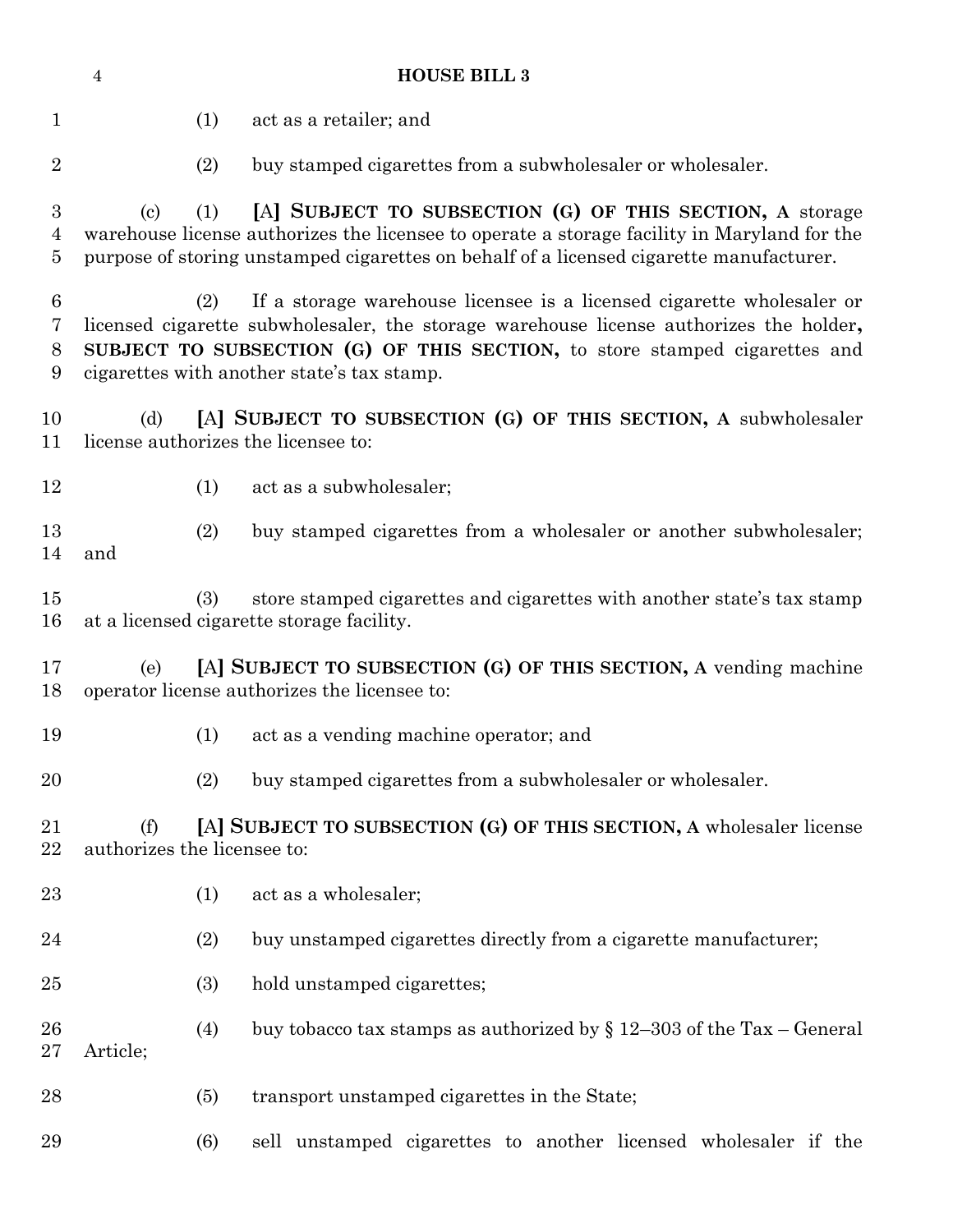Comptroller specifically authorizes;

 (7) upon approval of the Comptroller, designate a licensed manufacturer to act as its agent for the stamping and distribution of cigarettes; and

 (8) store stamped cigarettes and cigarettes with another state's tax stamp at a licensed cigarette storage facility.

 **(G) (1) A LICENSE ISSUED UNDER THIS SUBTITLE DOES NOT AUTHORIZE THE LICENSEE TO MANUFACTURE, SHIP, IMPORT, OR SELL INTO OR WITHIN THE STATE A FLAVORED TOBACCO PRODUCT.**

 **(2) A PUBLIC STATEMENT THAT A CIGARETTE HAS OR PRODUCES A TASTE OR SMELL OTHER THAN TOBACCO IS PRESUMPTIVE EVIDENCE THAT THE CIGARETTE IS A FLAVORED TOBACCO PRODUCT, IF THE STATEMENT IS MADE BY:**

- 
- **(I) THE CIGARETTE'S MANUFACTURER;**

 **(II) A PERSON AUTHORIZED BY THE CIGARETTE'S MANUFACTURER TO MAKE PUBLIC STATEMENTS ABOUT THE CIGARETTE;**

 **(III) A LICENSED WHOLESALER OR A PERSON AUTHORIZED BY THE WHOLESALER TO MAKE PUBLIC STATEMENTS ON THE WHOLESALER'S BEHALF;**

 **(IV) A LICENSED SUBWHOLESALER OR A PERSON AUTHORIZED BY THE SUBWHOLESALER TO MAKE PUBLIC STATEMENTS ON THE SUBWHOLESALER'S BEHALF; OR**

 **(V) A LICENSED RETAILER OR A PERSON AUTHORIZED BY THE RETAILER TO MAKE PUBLIC STATEMENTS ON THE RETAILER'S BEHALF.**

### **(3) A PERSON THAT VIOLATES THIS SUBSECTION IS GUILTY OF A MISDEMEANOR AND ON CONVICTION IS SUBJECT TO A FINE NOT EXCEEDING \$1,000 OR IMPRISONMENT NOT EXCEEDING 30 DAYS OR BOTH.**

16–214.

 (a) **(1)** Except as otherwise provided in § 16–202(b) of this subtitle, a person may not act, attempt to act, or offer to act as a manufacturer, retailer, storage warehouse, subwholesaler, vending machine operator, or wholesaler in the State unless the person has an appropriate license.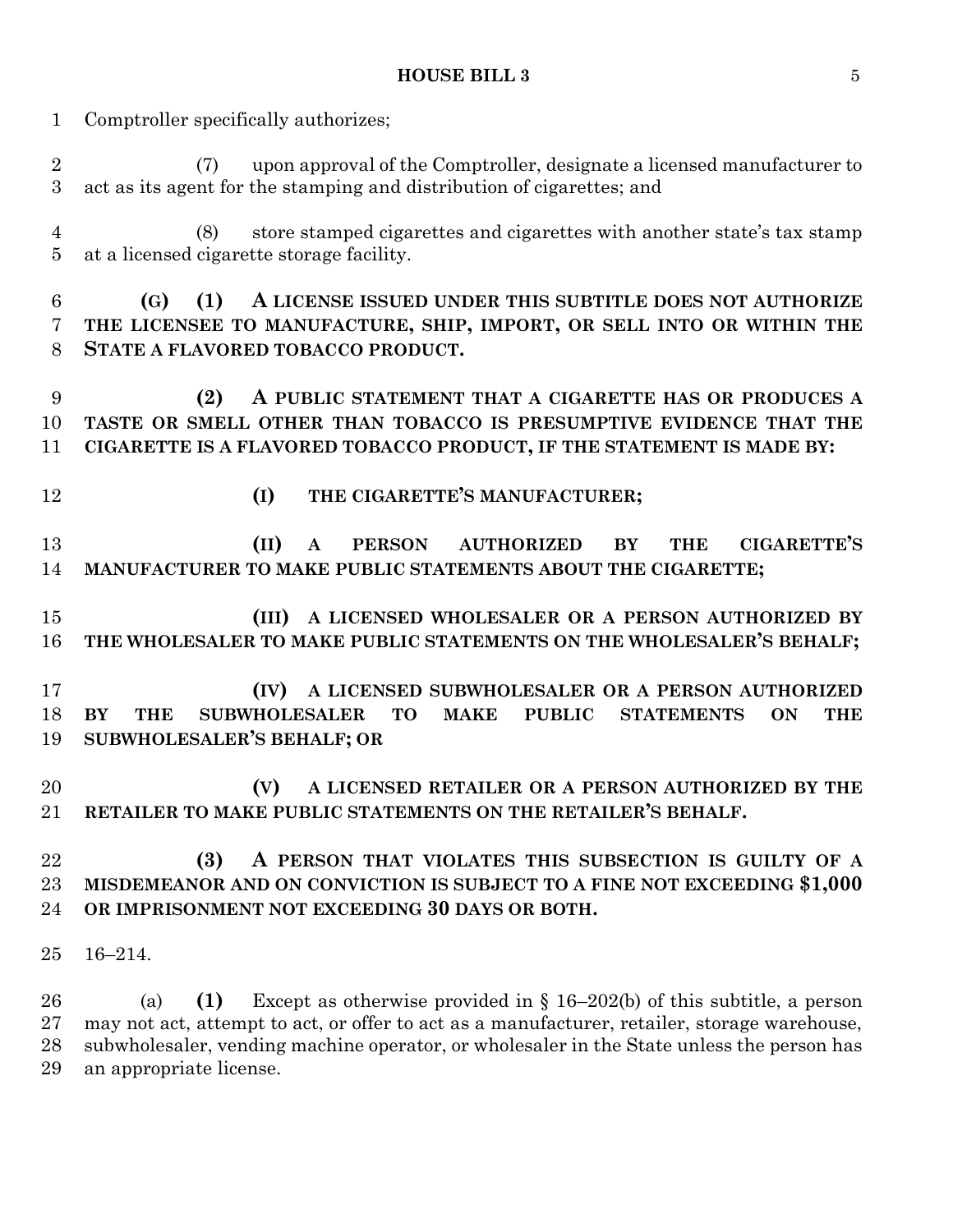| $\mathbf 1$<br>$\overline{2}$<br>$\boldsymbol{3}$ | (2)<br>A PERSON WHO MANUFACTURES, SHIPS, IMPORTS, OR SELLS OR<br>ATTEMPTS TO MANUFACTURE, SHIP, IMPORT, OR SELL INTO OR WITHIN THE STATE<br>A FLAVORED TOBACCO PRODUCT VIOLATES PARAGRAPH (1) OF THIS SUBSECTION. |
|---------------------------------------------------|-------------------------------------------------------------------------------------------------------------------------------------------------------------------------------------------------------------------|
| 4<br>$\bf 5$                                      | A person who violates this section is guilty of a misdemean or and, on<br>(b)<br>(1)<br>conviction, is subject to a fine of \$1,000 or imprisonment not exceeding 30 days or both.                                |
| $6\phantom{.}6$                                   | Each day that a violation of this section continues is a separate offense.<br>(2)                                                                                                                                 |
| 7                                                 | $16 - 3A - 01$ .                                                                                                                                                                                                  |
| 8                                                 | In this subtitle the following words have the meanings indicated.<br>(a)                                                                                                                                          |
| 9<br>10                                           | "Owner" means the person that owns or operates an establishment in which a<br>(b)<br>vending machine is located.                                                                                                  |
| 11                                                | "Tobacco product" means any product that is:<br>$\left( \text{c} \right)$<br>(1)                                                                                                                                  |
| 12<br>13<br>14                                    | intended for human inhalation, absorption, ingestion, smoking,<br>(i)<br>heating, chewing, dissolving, or any other manner of consumption that is made of, derived<br>from, or contains:                          |
| 15                                                | 1.<br>tobacco; or                                                                                                                                                                                                 |
| 16                                                | 2.<br>nicotine; or                                                                                                                                                                                                |
| 17<br>18                                          | an accessory or a component used in any manner of consumption<br>(ii)<br>of a product described in item (i) of this paragraph.                                                                                    |
| 19                                                | "Tobacco product" includes:<br>(2)                                                                                                                                                                                |
| 20                                                | cigarettes, cigars, pipe tobacco, chewing tobacco, snuff, and snus;<br>(i)                                                                                                                                        |
| 21                                                | electronic smoking devices; and<br>(ii)                                                                                                                                                                           |
| 22<br>23                                          | filters, rolling papers, pipes, and liquids used in electronic<br>(iii)<br>smoking devices regardless of nicotine content.                                                                                        |
| 24<br>25<br>26                                    | "Tobacco product" does not include a drug, device, or combination<br>(3)<br>product authorized for sale by the U.S. Food and Drug Administration under the Federal<br>Food, Drug, and Cosmetic Act.               |
| 27                                                | "Vending machine" means any mechanical, electronic, or similar self-service<br>(d)                                                                                                                                |

28 device that on insertion of a coin, coins, token, or other similar means dispenses a tobacco product. product.

16–3A–02.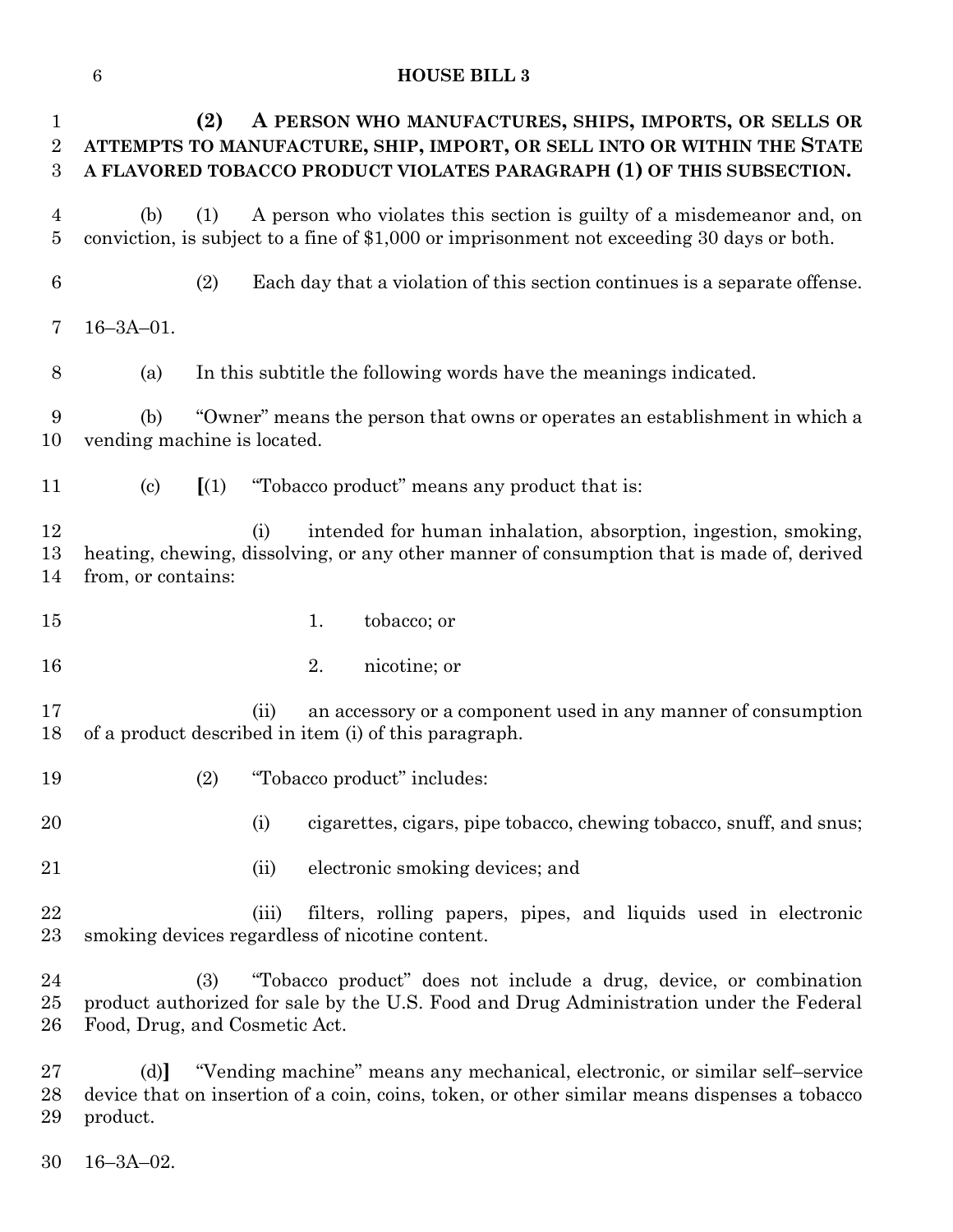**(A)** A person may not sell or dispense or offer to sell or dispense a tobacco product through a vending machine in the State, unless the vending machine is located in an establishment that individuals under the age of 21 years are prohibited by law from entering at any time.

# **(B) A PERSON MAY NOT SELL OR DISPENSE OR OFFER TO SELL OR DISPENSE A FLAVORED TOBACCO PRODUCT THROUGH A VENDING MACHINE IN THE STATE.**

16–3A–03.

 A person who violates this subtitle is guilty of a misdemeanor and on conviction is subject to a fine not exceeding \$100.

16.5–101.

(a) In this title the following words have the meanings indicated.

 (b) "County license" means a license issued by the clerk to sell other tobacco products at retail in a county.

### **(C) (1) "FLAVORED TOBACCO PRODUCT" MEANS A TOBACCO PRODUCT THAT CONTAINS A TASTE OR SMELL, OTHER THAN THAT OF TOBACCO, THAT IS DISTINGUISHABLE BY AN ORDINARY CONSUMER EITHER BEFORE OR DURING THE CONSUMPTION OF THE TOBACCO PRODUCT.**

 **(2) "FLAVORED TOBACCO PRODUCT" INCLUDES A TOBACCO PRODUCT WITH A TASTE OR SMELL OF FRUIT, MENTHOL, MINT, WINTERGREEN, CHOCOLATE, COCOA, VANILLA, HONEY, A CANDY, A DESSERT, AN ALCOHOLIC BEVERAGE, AN HERB, OR A SPICE.**

**[**(c)**] (D)** "License" means:

23 (1) a license issued by the Comptroller under  $\S 16.5-204(a)$  of this title to:

- 24 (i) act as a licensed other tobacco products manufacturer;
- (ii) act as an other tobacco products wholesaler; or
- 26 (iii) act as an other tobacco products storage warehouse; or

27 (2) a license issued by the clerk under  $\S 16.5-204(b)$  of this title to act as an other tobacco products retailer or a tobacconist.

 **[**(d)**] (E)** "Licensed other tobacco products manufacturer" means a person licensed by the Comptroller under § 16.5–204(a) of this title who: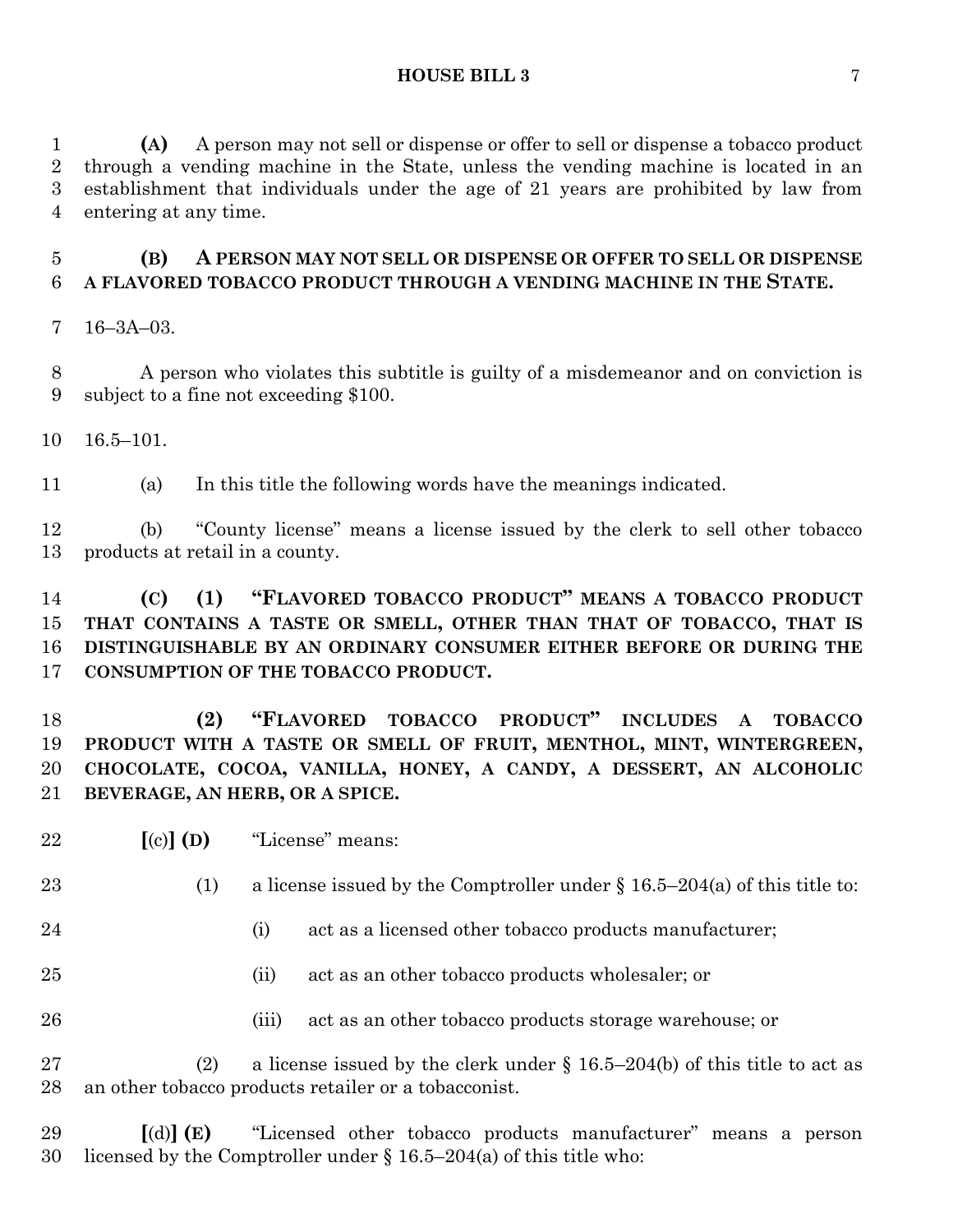(1) manufactures or otherwise produces other tobacco products in the State intended for sale in the State, including other tobacco products intended for sale in the State through an importer; and

 (2) (i) sells other tobacco products on which the tobacco tax has not been paid to a licensed other tobacco products wholesaler in the State;

 (ii) sells other tobacco products on which the tobacco tax has not been paid and which may lawfully be sold in the State to a licensed other tobacco products wholesaler located outside of the State;

 (iii) unless otherwise prohibited or restricted under local law, this article, or the Criminal Law Article, distributes sample other tobacco products to consumers located in the State; or

 (iv) stores other tobacco products in an other tobacco products warehouse in the State for subsequent shipment to licensed wholesalers, federal reservations, or persons outside of the State.

 **[**(e)**] (F)** "Licensed other tobacco products retailer" means a person licensed by the clerk under § 16.5–204(b) of this title to act as an other tobacco products retailer.

 **[**(f)**] (G)** "Licensed other tobacco products storage warehouse" means a facility licensed by the Comptroller under § 16.5–204(a) of this title to act as an other tobacco products storage warehouse.

 **[**(g)**] (H)** "Licensed other tobacco products wholesaler" means a person licensed by the Comptroller under § 16.5–204(a) of this title to act as an other tobacco products wholesaler.

 **[**(h)**] (I)** "Licensed tobacconist" means a person licensed by the clerk of a circuit court under § 16.5–204(b) of this title to act as a tobacconist.

**[**(i)**] (J)** "Other tobacco products" means:

 (1) any cigar or roll for smoking, other than a cigarette, made in whole or in part of tobacco; or

 (2) any other tobacco or product made primarily from tobacco, other than a cigarette, that is intended for consumption by smoking or chewing or as snuff.

**[**(j)**] (K)** "Other tobacco products manufacturer" means a person who:

 (1) manufactures or otherwise produces other tobacco products intended for sale in this State, including other tobacco products intended for sale in the United States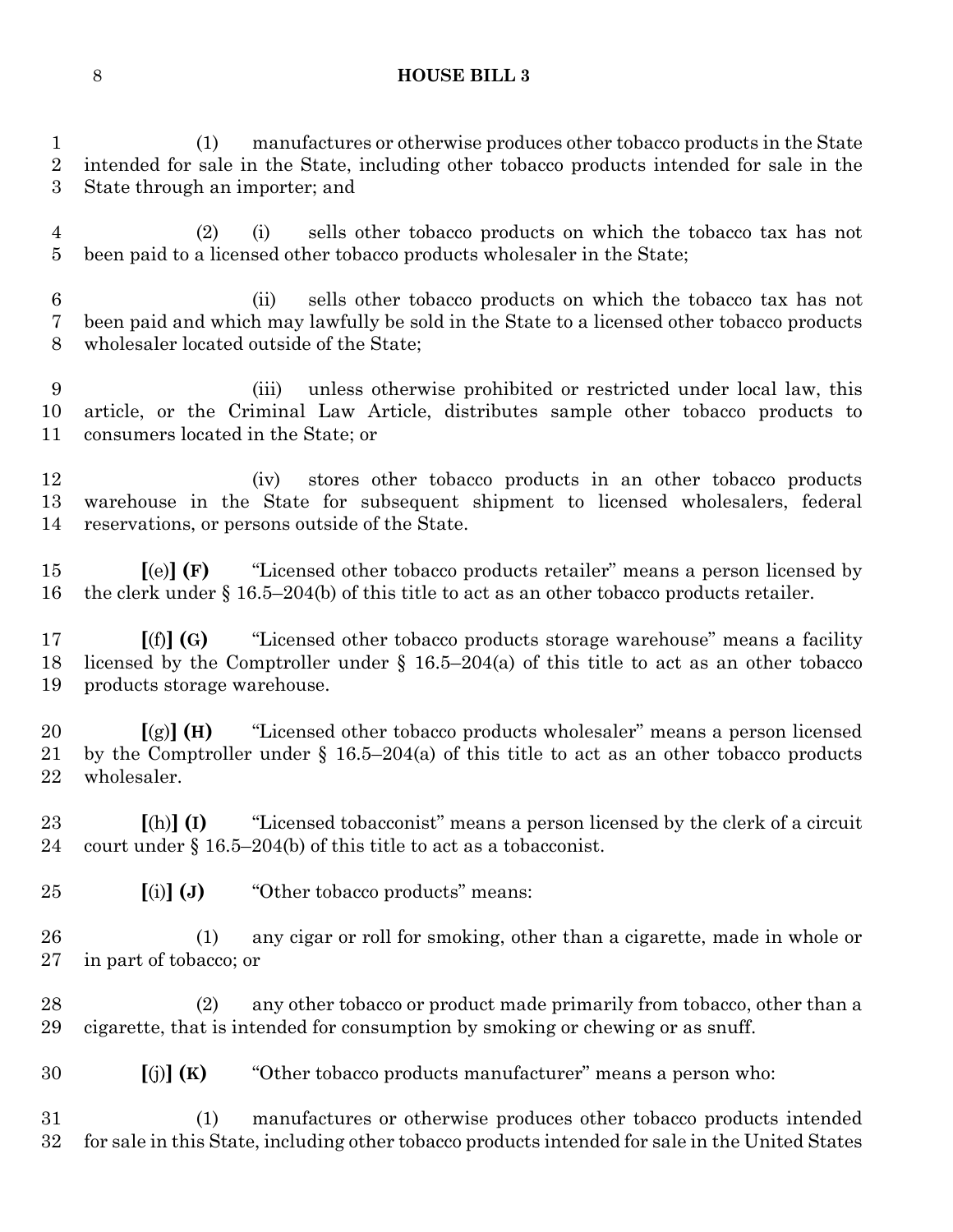through an importer;

 (2) (i) sells other tobacco products on which the tobacco tax has not been paid to a licensed other tobacco products wholesaler in Maryland; (ii) sells other tobacco products on which the tobacco tax has not been paid and which may lawfully be sold in Maryland to a licensed other tobacco products wholesaler located outside Maryland; (iii) unless otherwise prohibited or restricted under local law, this article, or the Criminal Law Article, distributes sample other tobacco products to consumers located in Maryland; or (iv) stores other tobacco products in an other tobacco products storage warehouse in Maryland for subsequent shipment to licensed other tobacco products wholesalers, federal reservations, or persons out of state; or (3) is a licensed other tobacco products manufacturer under this title. **[**(k)**] (L)** "Other tobacco products retailer" means a person who: (1) sells other tobacco products to consumers; or (2) holds other tobacco products for sale to consumers. **[**(l)**] (M)** "Other tobacco products storage warehouse" means a storage facility in Maryland operated for the purpose of storing other tobacco products on which the tobacco tax has not been paid on behalf of an other tobacco products manufacturer. **[**(m)**] (N)** "Other tobacco products wholesaler" means a person who: (1) holds other tobacco products for sale to another person for resale; or (2) sells other tobacco products to another person for resale. **[**(n)**] (O)** (1) "Package" means a pack, box, carton, can, wrap, pouch, bag, or container of any kind designed for retail consumption in which other tobacco products are offered for sale, sold, or otherwise distributed. (2) "Package" includes not more than 10 cigars offered for sale, sold, or distributed as single cigars. **[**(o)**] (P)** "Pipe tobacco" means any tobacco that, because of its appearance, type, packaging, or labeling, is suitable for use and likely to be offered to, or purchased by, consumers as tobacco to smoke in a pipe.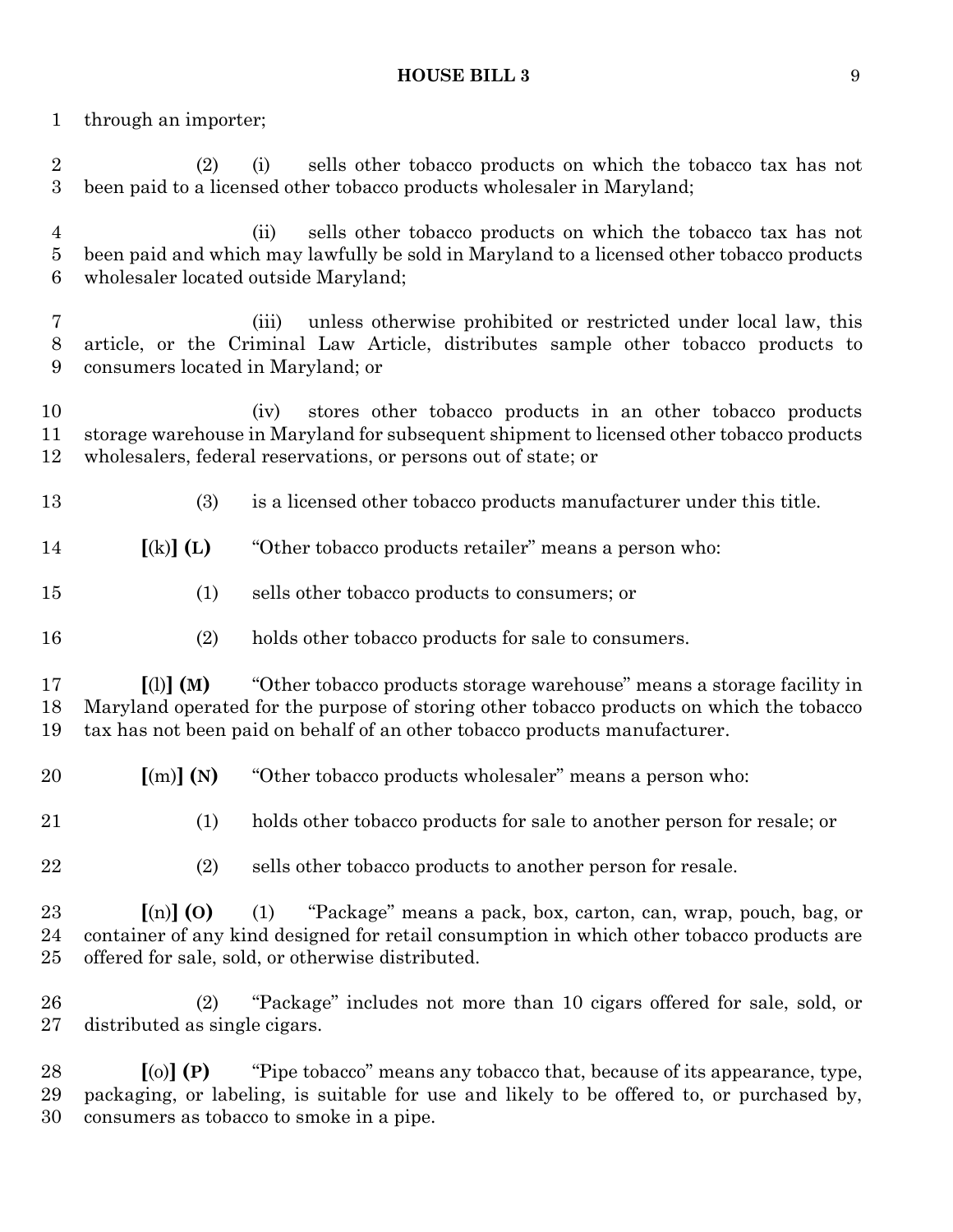| 10 | <b>HOUSE BILL 3</b> |
|----|---------------------|
|    |                     |

**[**(p)**] (Q)** "Premium cigars" means cigars that:

 (1) have hand–rolled wrappers made from whole tobacco leaves where the filler, binder, and wrapper are made of all tobacco, and may include adhesives or other materials used to maintain size, texture, or flavor; or

(2) are designated as premium cigars by the Comptroller by regulation.

 **[**(q)**] (R)** "Sell" means to exchange or transfer, or to agree to exchange or transfer, title or possession of property, in any manner or by any means, for consideration.

 **[**(r)**] (S)** "Sell other tobacco products at retail" means to sell other tobacco products to a consumer.

 **(T) (1) "TOBACCO PRODUCT" MEANS ANY PRODUCT INTENDED FOR INHALATION, ABSORPTION, INGESTION, SMOKING, HEATING, CHEWING, DISSOLVING, OR ANY OTHER MANNER OF CONSUMPTION BY A HUMAN BEING AND THAT IS MADE OF, DERIVED FROM, OR CONTAINS:**

- **(I) TOBACCO; OR**
- **(II) NICOTINE.**
- **(2) "TOBACCO PRODUCT" INCLUDES:**
- **(I) CIGARETTES, CIGARS, PIPE TOBACCO, CHEWING TOBACCO, SNUFF, SNUS, AND ANY OTHER TOBACCO PRODUCT;**

 **(II) ELECTRONIC SMOKING DEVICES, AS DEFINED UNDER § 16.7–101 OF THIS ARTICLE; AND**

 **(III) ANY COMPONENT, PART, OR ACCESSORY OF ITEMS (I) OR (II) OF THIS PARAGRAPH, REGARDLESS OF NICOTINE CONTENT, INCLUDING FILTERS, ROLLING PAPERS, BLUNT WRAPS, HEMP WRAPS, HOOKAHS, PIPES, AND LIQUIDS USED IN ELECTRONIC SMOKING DEVICES.**

# **(3) "TOBACCO PRODUCT" DOES NOT INCLUDE A DRUG, DEVICE, OR COMBINATION PRODUCT AUTHORIZED FOR SALE BY THE U.S. FOOD AND DRUG ADMINISTRATION UNDER THE FEDERAL FOOD, DRUG, AND COSMETIC ACT.**

 **[**(s)**] (U)** "Tobacconist" means an other tobacco products business that derives at least 70% of its revenues, measured by average daily receipts, from the sale of other tobacco products and tobacco–related accessories.

16.5–205.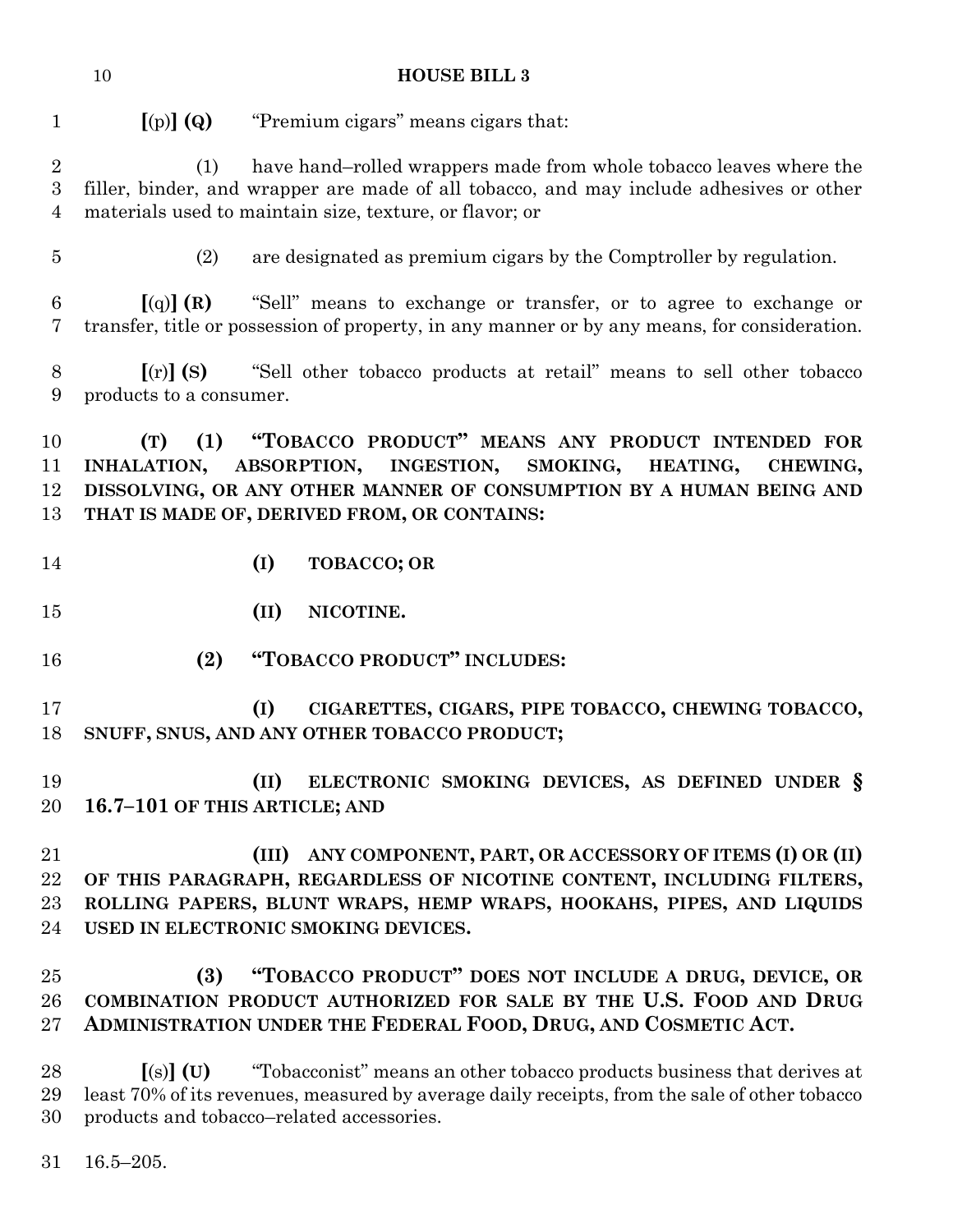(a) **[**An**] SUBJECT TO SUBSECTION (F) OF THIS SECTION, AN** other tobacco products manufacturer may: (1) sell other tobacco products on which the tobacco tax has not been paid to: (i) a licensed other tobacco products wholesaler located in Maryland; (ii) a licensed other tobacco products wholesaler located outside Maryland if the other tobacco products may be sold lawfully in Maryland; or (iii) a licensed tobacconist; (2) sell premium cigars or pipe tobacco on which the tobacco tax has not been paid to a licensed other tobacco products retailer; (3) except as otherwise prohibited or restricted under local law, this article, or the Criminal Law Article, distribute sample other tobacco products to consumers located in Maryland; (4) store other tobacco products on which the tobacco tax has not been paid in a licensed other tobacco products storage warehouse for subsequent shipment to licensed other tobacco products wholesalers, federal reservations, or persons out of state; and (5) on approval of the Comptroller, act as an agent of a Maryland other tobacco products wholesaler for distribution of other tobacco products. (b) **[**An**] SUBJECT TO SUBSECTION (F) OF THIS SECTION, AN** other tobacco products retailer license authorizes the licensee to: 22 (1) act as an other tobacco products retailer; (2) buy other tobacco products on which the tobacco tax has been paid from an other tobacco products wholesaler; and (3) buy premium cigars or pipe tobacco on which the tobacco tax has not been paid from an other tobacco products manufacturer. (c) (1) **[**An**] SUBJECT TO SUBSECTION (F) OF THIS SECTION, AN** other tobacco products storage warehouse license authorizes the licensee to operate a storage facility in Maryland for the purpose of storing other tobacco products on which the tobacco tax has not been paid on behalf of a licensed other tobacco products manufacturer. (2) If an other tobacco products storage warehouse licensee is a licensed

other tobacco products wholesaler, the other tobacco products storage warehouse license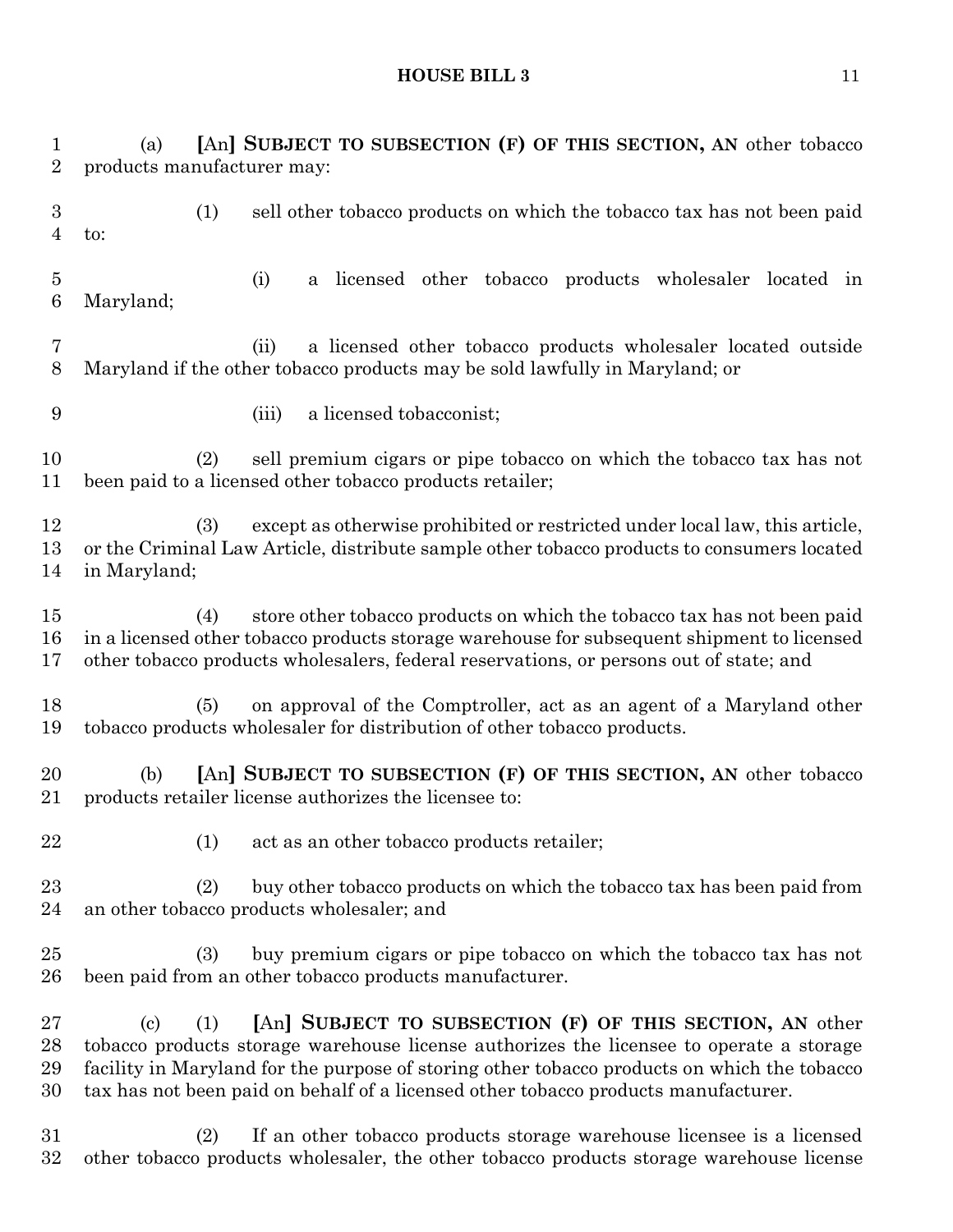authorizes the holder**, SUBJECT TO SUBSECTION (F) OF THIS SECTION,** to store other tobacco products on which the tobacco tax has been paid and other tobacco products on which the tobacco tax has been paid to another state.

- (d) **[**An**] SUBJECT TO SUBSECTION (F) OF THIS SECTION, AN** other tobacco products wholesaler license authorizes the licensee to:
- 

(1) act as an other tobacco products wholesaler;

 (2) buy other tobacco products on which the tobacco tax has not been paid directly from an other tobacco products manufacturer;

(3) hold other tobacco products on which the tobacco tax has not been paid;

 (4) transport other tobacco products on which the tobacco tax has not been paid in the State;

 (5) sell other tobacco products on which the tobacco tax has not been paid to another licensed other tobacco products wholesaler if the Comptroller specifically authorizes; and

 (6) store other tobacco products on which the tobacco tax has not been paid at a licensed other tobacco products storage warehouse.

 (e) **[**A**] SUBJECT TO SUBSECTION (F) OF THIS SECTION, A** tobacconist license authorizes the licensee to:

(1) act as a tobacconist; and

 (2) buy other tobacco products on which the tobacco tax has not been paid from an other tobacco products manufacturer.

 **(F) (1) A LICENSE ISSUED UNDER THIS TITLE DOES NOT AUTHORIZE THE LICENSEE TO MANUFACTURE, SHIP, IMPORT, OR SELL INTO OR WITHIN THE STATE A FLAVORED TOBACCO PRODUCT.**

 **(2) A PUBLIC STATEMENT THAT AN OTHER TOBACCO PRODUCT HAS OR PRODUCES A TASTE OR SMELL OTHER THAN TOBACCO IS PRESUMPTIVE EVIDENCE THAT THE OTHER TOBACCO PRODUCT IS A FLAVORED TOBACCO PRODUCT, IF THE STATEMENT IS MADE BY:**

- 
- **(I) THE MANUFACTURER OF THE OTHER TOBACCO PRODUCT;**

 **(II) A PERSON AUTHORIZED BY THE MANUFACTURER TO MAKE PUBLIC STATEMENTS ABOUT THE OTHER TOBACCO PRODUCT;**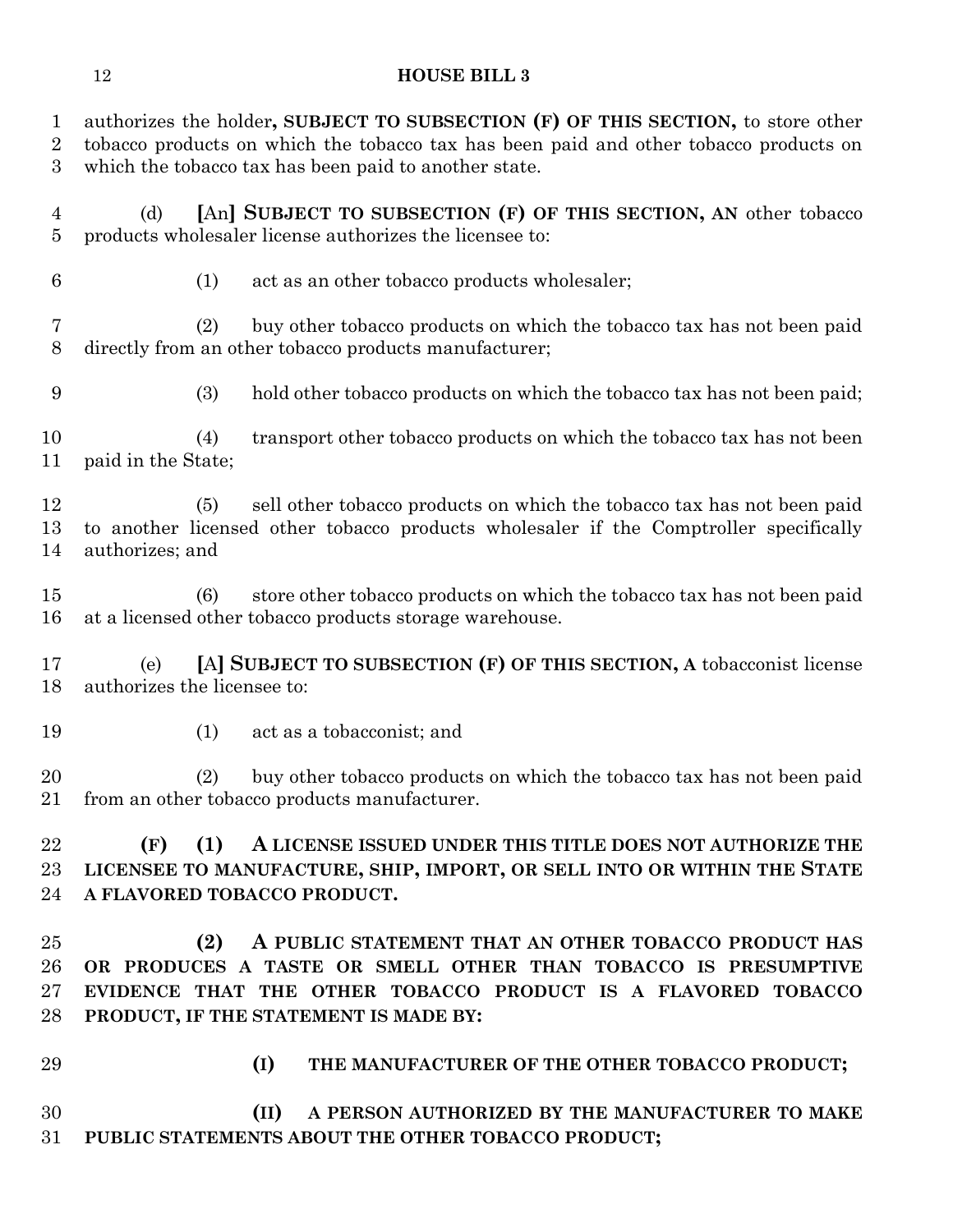**(III) A LICENSED RETAILER OR A PERSON AUTHORIZED BY THE RETAILER TO MAKE PUBLIC STATEMENTS ON THE RETAILER'S BEHALF; (IV) A STORAGE WAREHOUSE LICENSEE OR A PERSON AUTHORIZED BY THE LICENSEE TO MAKE PUBLIC STATEMENTS ON THE LICENSEE'S BEHALF; (V) A LICENSED WHOLESALER OR A PERSON AUTHORIZED BY THE WHOLESALER TO MAKE PUBLIC STATEMENTS ON THE WHOLESALER'S BEHALF; OR**

### **(VI) A LICENSED TOBACCONIST OR A PERSON AUTHORIZED BY THE TOBACCONIST TO MAKE PUBLIC STATEMENTS ON THE TOBACCONIST'S BEHALF.**

16.5–212.

 (a) **(1)** Except as otherwise provided in § 16.5–201(b) of this subtitle, a person may not act, attempt to act, or offer to act as a licensed other tobacco products manufacturer, a licensed other tobacco products retailer, a licensed other tobacco products storage warehouse, a licensed other tobacco products wholesaler, or a licensed tobacconist in the State unless the person has an appropriate license.

### **(2) A PERSON WHO MANUFACTURES, SHIPS, IMPORTS, OR SELLS OR ATTEMPTS TO MANUFACTURE, SHIP, IMPORT, OR SELL INTO OR WITHIN THE STATE A FLAVORED TOBACCO PRODUCT VIOLATES PARAGRAPH (1) OF THIS SUBSECTION.**

 (b) (1) A person who violates this section is guilty of a misdemeanor and on conviction is subject to a fine not exceeding \$1,000 or imprisonment not exceeding 30 days or both.

(2) Each day that a violation of this section continues is a separate offense.

16.7–101.

(a) In this title the following words have the meanings indicated.

 (b) "County license" means a license issued by the clerk to sell electronic smoking devices to consumers in a county.

 (c) (1) "Electronic smoking device" means a device that can be used to deliver aerosolized or vaporized nicotine to an individual inhaling from the device.

- (2) "Electronic smoking device" includes:
- 
- (i) an electronic cigarette, an electronic cigar, an electronic cigarillo,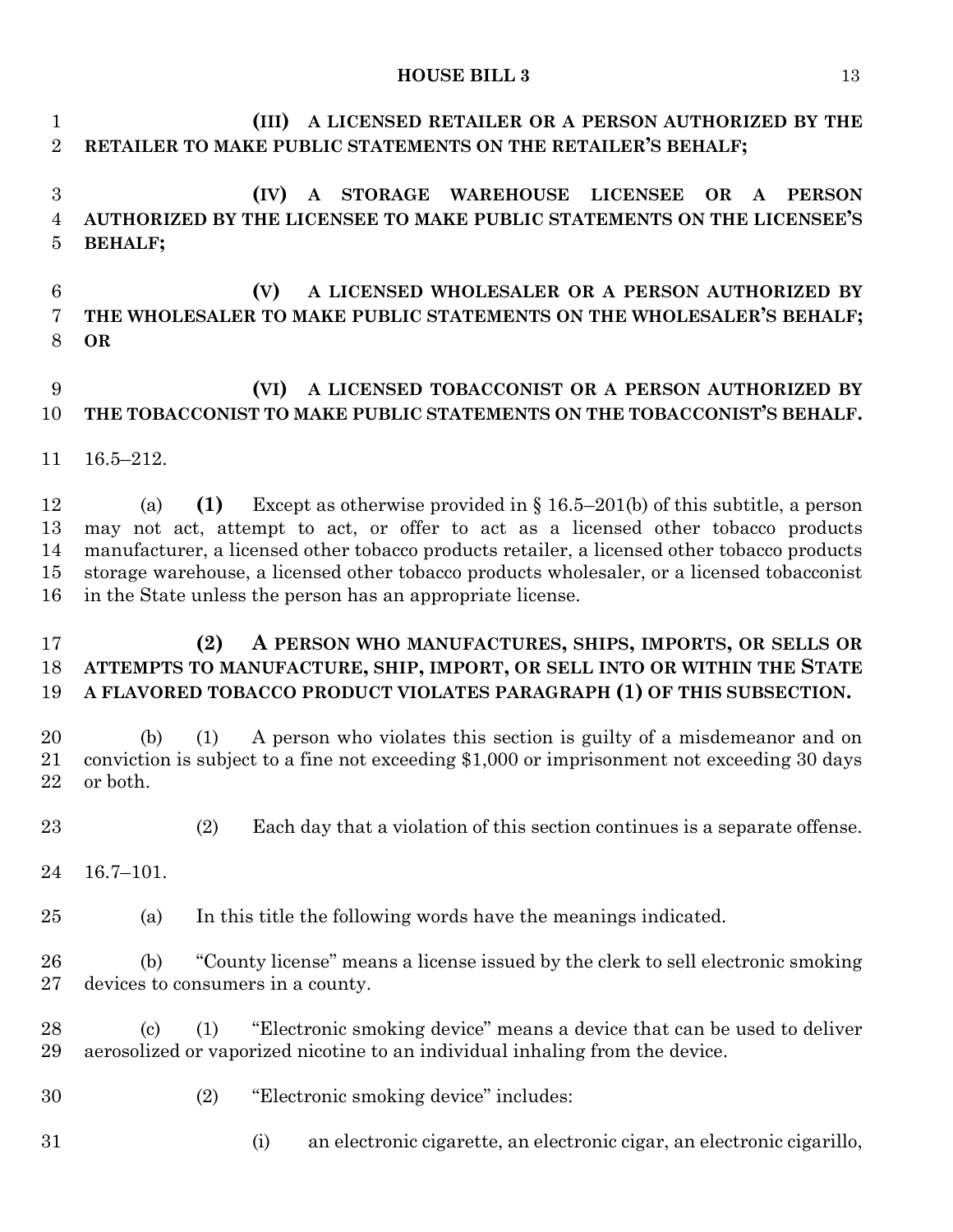| 1                                                | an electronic pipe, an electronic hookah, a vape pen, and vaping liquid; and                                                                                                                                                                                                                                                                               |
|--------------------------------------------------|------------------------------------------------------------------------------------------------------------------------------------------------------------------------------------------------------------------------------------------------------------------------------------------------------------------------------------------------------------|
| $\sqrt{2}$<br>$\boldsymbol{3}$<br>$\overline{4}$ | any component, part, or accessory of such a device regardless of<br>(ii)<br>whether or not it is sold separately, including any substance intended to be aerosolized or<br>vaporized during use of the device.                                                                                                                                             |
| $\overline{5}$<br>$\,6\,$<br>7                   | (3)<br>"Electronic smoking device" does not include a drug, device, or<br>combination product authorized for sale by the U.S. Food and Drug Administration under<br>the Federal Food, Drug, and Cosmetic Act.                                                                                                                                              |
| 8                                                | "Electronic smoking devices manufacturer" means a person that:<br>(d)                                                                                                                                                                                                                                                                                      |
| 9<br>10<br>11                                    | manufactures, mixes, or otherwise produces electronic smoking devices<br>(1)<br>intended for sale in the State, including electronic smoking devices intended for sale in the<br>United States through an importer; and                                                                                                                                    |
| 12<br>13<br>14<br>15                             | sells electronic smoking devices to a consumer, if the consumer<br>(2)<br>(i)<br>purchases or orders the devices through the mail, a computer network, a telephonic<br>network, or another electronic network, a licensed electronic smoking devices wholesaler<br>distributor, or a licensed electronic smoking devices wholesaler importer in the State; |
| 16<br>17<br>18                                   | if the electronic smoking devices manufacturer also holds a<br>(ii)<br>license to act as an electronic smoking devices retailer or a vape shop vendor, sells electronic<br>smoking devices to consumers located in the State; or                                                                                                                           |
| 19<br>20<br>21                                   | unless otherwise prohibited or restricted under local law, this<br>(iii)<br>article, or the Criminal Law Article, distributes sample electronic smoking devices to a<br>licensed electronic smoking devices retailer or vape shop vendor.                                                                                                                  |
| 22                                               | "Electronic smoking devices retailer" means a person that:<br>(e)                                                                                                                                                                                                                                                                                          |
| 23                                               | sells electronic smoking devices to consumers;<br>(1)                                                                                                                                                                                                                                                                                                      |
| 24                                               | (2)<br>holds electronic smoking devices for sale to consumers; or                                                                                                                                                                                                                                                                                          |
| 25<br>26<br>27                                   | (3)<br>unless otherwise prohibited or restricted under local law, this article,<br>the Criminal Law Article, or $\S 24-305$ of the Health - General Article, distributes sample<br>electronic smoking devices to consumers in the State.                                                                                                                   |
| 28                                               | (f)<br>"Electronic smoking devices wholesaler distributor" means a person that:                                                                                                                                                                                                                                                                            |
| 29<br>30<br>31                                   | obtains at least 70% of its electronic smoking devices from a holder of<br>(1)<br>an electronic smoking devices manufacturer license under this subtitle or a business entity<br>located in the United States; and                                                                                                                                         |
| 32<br>33                                         | holds electronic smoking devices for sale to another person for<br>(2)<br>(i)<br>resale; or                                                                                                                                                                                                                                                                |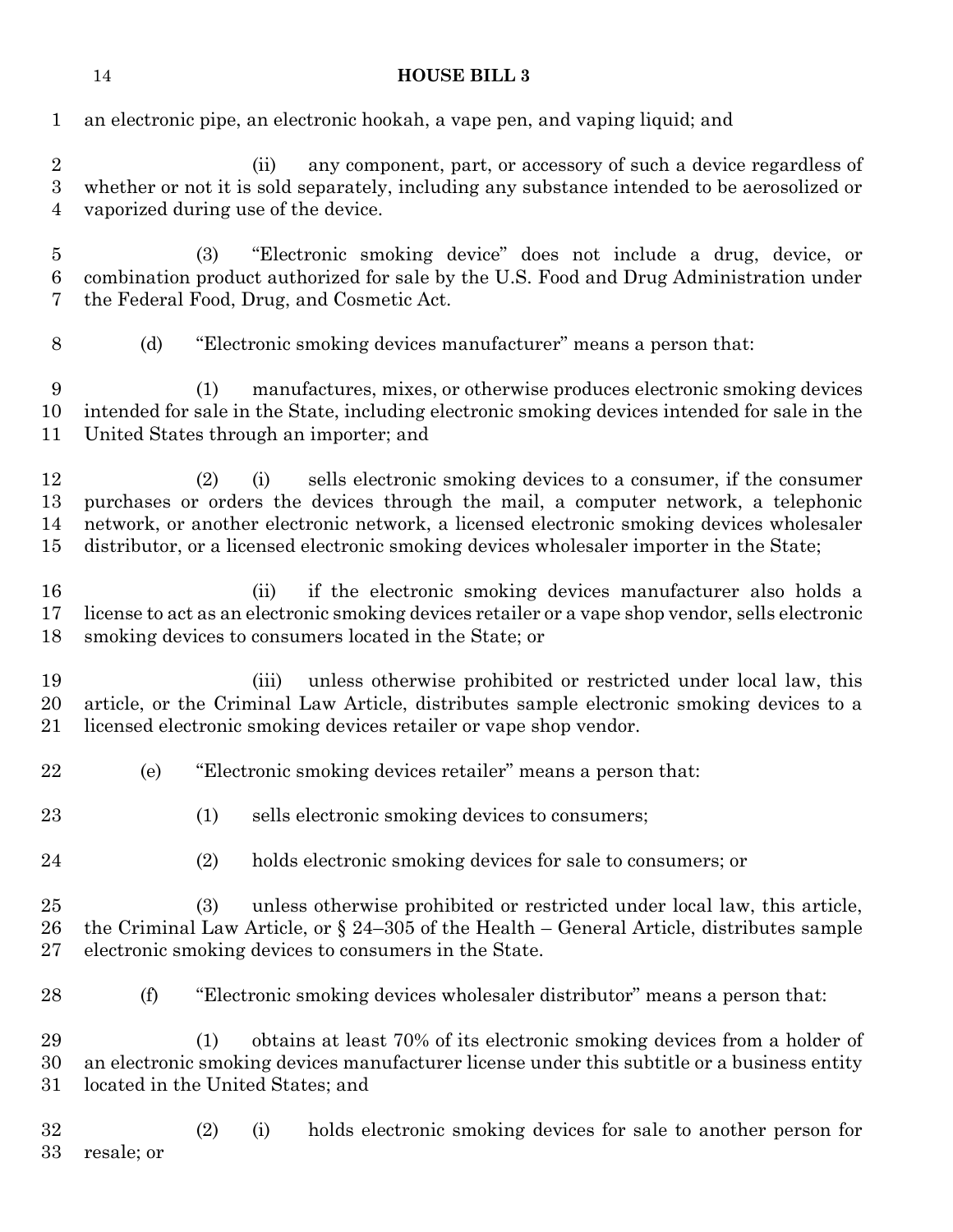(ii) sells electronic smoking devices to another person for resale. (g) "Electronic smoking devices wholesaler importer" means a person that: (1) obtains at least 70% of its electronic smoking devices from a business entity located in a foreign country; and (2) (i) holds electronic smoking devices for sale to another person for resale; or (ii) sells electronic smoking devices to another person for resale. **(H) (1) "FLAVORED TOBACCO PRODUCT" MEANS A TOBACCO PRODUCT THAT CONTAINS A TASTE OR SMELL, OTHER THAN THAT OF TOBACCO, THAT IS DISTINGUISHABLE BY AN ORDINARY CONSUMER EITHER BEFORE OR DURING THE CONSUMPTION OF THE TOBACCO PRODUCT. (2) "FLAVORED TOBACCO PRODUCT" INCLUDES A TOBACCO PRODUCT WITH A TASTE OR SMELL OF FRUIT, MENTHOL, MINT, WINTERGREEN, CHOCOLATE, COCOA, VANILLA, HONEY, A CANDY, A DESSERT, AN ALCOHOLIC BEVERAGE, AN HERB, OR A SPICE. [**(h)**] (I)** "License" means: (1) a license issued by the Comptroller under § 16.7–203(a) of this title to: (i) act as a licensed electronic smoking devices manufacturer; (ii) act as a licensed electronic smoking devices wholesaler distributor; or 21 (iii) act as a licensed electronic smoking devices wholesaler importer; or (2) a license issued by the clerk under § 16.7–203(b) of this title to: 24 (i) act as a licensed electronic smoking devices retailer; or 25 (ii) act as a licensed vape shop vendor. **[**(i)**] (J)** "Sell" means to exchange or transfer, or to agree to exchange or transfer, title or possession of property, in any manner or by any means, for consideration. **(K) (1) "TOBACCO PRODUCT" MEANS ANY PRODUCT INTENDED FOR INHALATION, ABSORPTION, INGESTION, SMOKING, HEATING, CHEWING,**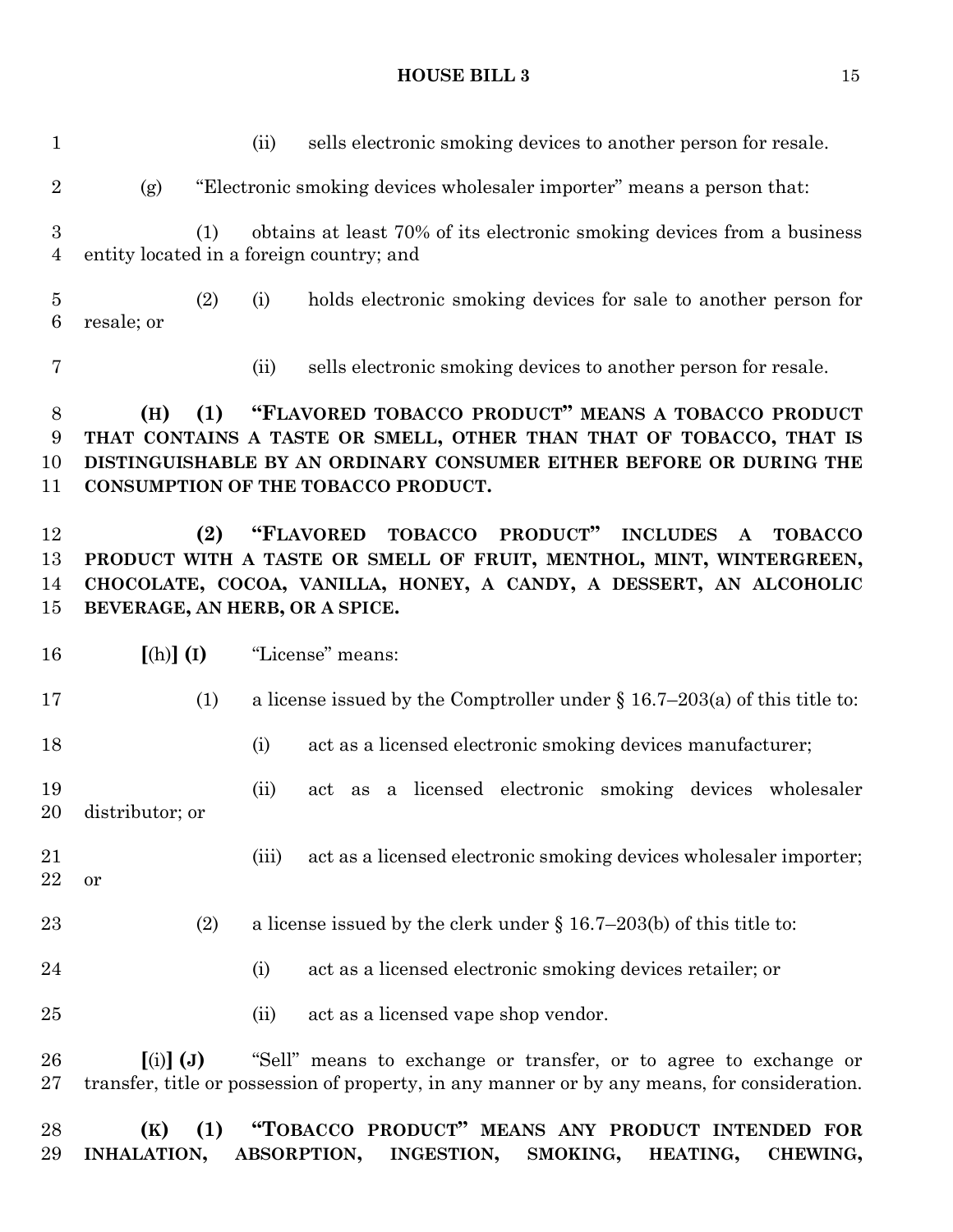|                               | <b>HOUSE BILL 3</b><br>16                                                                                                                                                                                                                            |
|-------------------------------|------------------------------------------------------------------------------------------------------------------------------------------------------------------------------------------------------------------------------------------------------|
| $\mathbf 1$<br>$\overline{2}$ | DISSOLVING, OR ANY OTHER MANNER OF CONSUMPTION BY A HUMAN BEING AND<br>THAT IS MADE OF, DERIVED FROM, OR CONTAINS:                                                                                                                                   |
| 3                             | (I)<br>TOBACCO; OR                                                                                                                                                                                                                                   |
| $\overline{4}$                | (II)<br>NICOTINE.                                                                                                                                                                                                                                    |
| $\overline{5}$                | "TOBACCO PRODUCT" INCLUDES:<br>(2)                                                                                                                                                                                                                   |
| 6<br>7<br>8                   | CIGARETTES, CIGARS, PIPE TOBACCO, CHEWING TOBACCO,<br>(I)<br>SNUFF, SNUS, AND OTHER TOBACCO PRODUCTS, AS DEFINED IN § 16.5-101 OF THIS<br>TITLE;                                                                                                     |
| 9                             | (II)<br>ELECTRONIC SMOKING DEVICES; AND                                                                                                                                                                                                              |
| 10<br>11<br>12<br>13          | (III) ANY COMPONENT, PART, OR ACCESSORY OF ITEMS (I) OR (II)<br>OF THIS PARAGRAPH, REGARDLESS OF NICOTINE CONTENT, INCLUDING FILTERS,<br>ROLLING PAPERS, BLUNT WRAPS, HEMP WRAPS, HOOKAHS, PIPES, AND LIQUIDS<br>USED IN ELECTRONIC SMOKING DEVICES. |
| 14<br>15<br>16                | "TOBACCO PRODUCT" DOES NOT INCLUDE A DRUG, DEVICE, OR<br>(3)<br>COMBINATION PRODUCT AUTHORIZED FOR SALE BY THE U.S. FOOD AND DRUG<br>ADMINISTRATION UNDER THE FEDERAL FOOD, DRUG, AND COSMETIC ACT.                                                  |
| 17<br>18<br>19                | "Vape shop vendor" means an electronic smoking devices business that<br>$(i)$ $(L)$<br>derives at least 70% of its revenues, measured by average daily receipts, from the sale of<br>electronic smoking devices and related accessories.             |
| 20                            | $[(k)]$ (M)<br>"Vaping liquid" means a liquid that:                                                                                                                                                                                                  |
| 21<br>22                      | (1)<br>consists of propylene glycol, vegetable glycerin, or other similar<br>substance;                                                                                                                                                              |
| 23                            | (2)<br>may or may not contain natural or artificial flavors;                                                                                                                                                                                         |
| 24                            | (3)<br>may or may not contain nicotine; and                                                                                                                                                                                                          |
| $25\,$<br>26                  | (4)<br>converts to vapor OR OTHER AEROSOL SUBSTANCE intended for<br>inhalation when heated in an electronic device.                                                                                                                                  |
| $27\,$                        | $16.7 - 204.$                                                                                                                                                                                                                                        |
| 28<br>29                      | [An] SUBJECT TO SUBSECTION (E) OF THIS SECTION, AN electronic<br>(a)<br>smoking devices manufacturer license authorizes the licensee to:                                                                                                             |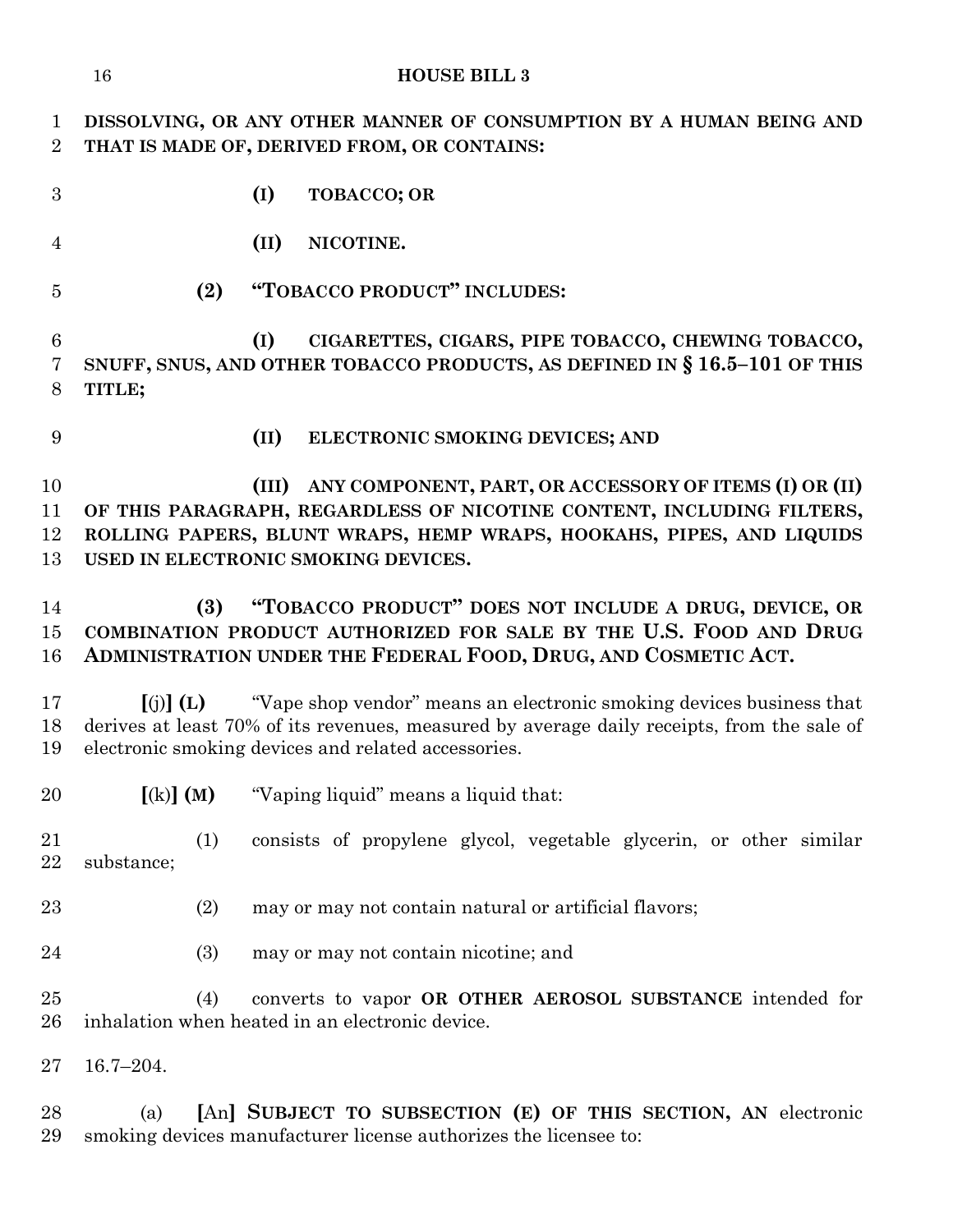| $\mathbf 1$                    | (1)<br>sell electronic smoking devices to:                                                                                                                                                                                                                                        |
|--------------------------------|-----------------------------------------------------------------------------------------------------------------------------------------------------------------------------------------------------------------------------------------------------------------------------------|
| $\sqrt{2}$<br>$\boldsymbol{3}$ | a licensed electronic smoking devices wholesaler located in the<br>(i)<br>State;                                                                                                                                                                                                  |
| $\overline{4}$<br>$\bf 5$      | an electronic smoking devices wholesaler or retailer located<br>(ii)<br>outside the State if the electronic smoking devices may be sold lawfully in Maryland;                                                                                                                     |
| 6                              | a licensed vape shop vendor; and<br>(iii)                                                                                                                                                                                                                                         |
| 7                              | a consumer if:<br>(iv)                                                                                                                                                                                                                                                            |
| 8                              | the licensee manufactured the devices; and<br>1.                                                                                                                                                                                                                                  |
| 9<br>10                        | the consumer purchases or orders the devices through the<br>2.<br>mail, a computer network, a telephonic network, or another electronic network;                                                                                                                                  |
| 11<br>12<br>13<br>14           | if the electronic smoking devices manufacturer licensee also holds a<br>(2)<br>license to act as an electronic smoking devices retailer or a vape shop vendor, transfer<br>electronic smoking devices to inventory for sale under the retail license or vape shop license;<br>and |
| 15<br>16<br>17                 | except as otherwise prohibited or restricted under local law, this article,<br>(3)<br>or the Criminal Law Article, distribute electronic smoking devices products to a licensed<br>electronic smoking devices retailer or vape shop vendor.                                       |
| 18<br>19                       | [An] SUBJECT TO SUBSECTION (E) OF THIS SECTION, AN electronic<br>(b)<br>smoking devices retailer license authorizes the licensee to:                                                                                                                                              |
| 20                             | sell electronic smoking devices to consumers;<br>(1)                                                                                                                                                                                                                              |
| 21<br>22                       | buy electronic smoking devices from an electronic smoking devices<br>(2)<br>wholesaler distributor or electronic smoking devices wholesaler importer;                                                                                                                             |
| 23<br>24<br>25                 | if the electronic smoking devices retailer licensee also holds a license to<br>(3)<br>act as an electronic smoking devices manufacturer, sell at retail electronic smoking devices<br>manufactured under the manufacturer license; and                                            |
| 26<br>27<br>28                 | except as otherwise prohibited or restricted under local law, this article,<br>(4)<br>the Criminal Law Article, or $\S$ 24–305 of the Health – General Article, distribute sample<br>electronic smoking devices products to consumers in the State.                               |
| 29<br>30<br>31                 | [An] SUBJECT TO SUBSECTION (E) OF THIS SECTION, AN electronic<br>$\left( \mathrm{c}\right)$<br>smoking devices wholesaler distributor license or electronic smoking devices wholesaler<br>importer license authorizes the licensee to:                                            |
| 32                             | sell electronic smoking devices to electronic smoking devices retailers<br>(1)                                                                                                                                                                                                    |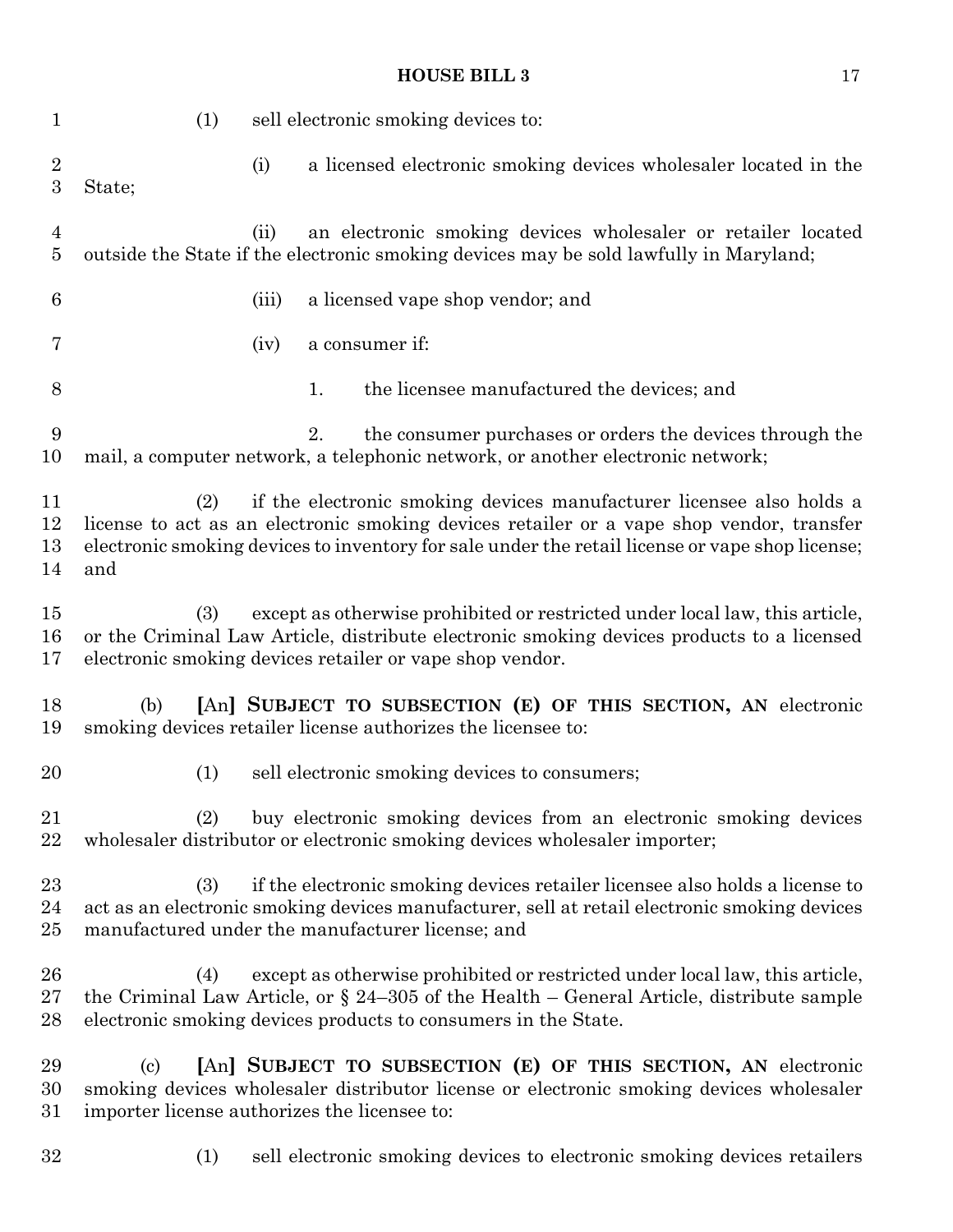and vape shop vendors;

 (2) buy electronic smoking devices directly from an electronic smoking devices manufacturer and an electronic smoking devices wholesaler distributor or electronic smoking devices wholesaler importer;

(3) hold electronic smoking devices; and

 (4) sell electronic smoking devices to another licensed electronic smoking devices wholesaler distributor or electronic smoking devices wholesaler importer.

 (d) **[**A**] SUBJECT TO SUBSECTION (E) OF THIS SECTION, A** vape shop vendor license authorizes the licensee to:

(1) sell electronic smoking devices as a vape shop vendor;

 (2) if the vape shop vendor licensee also holds a license to act as an electronic smoking devices manufacturer, sell at retail electronic smoking devices manufactured under the manufacturer license; and

 (3) buy electronic smoking devices from an electronic smoking devices manufacturer, an electronic smoking devices wholesaler distributor, or an electronic smoking devices wholesaler importer.

 **(E) (1) A LICENSE ISSUED UNDER THIS SUBTITLE DOES NOT AUTHORIZE THE LICENSEE TO MANUFACTURE, SHIP, IMPORT, OR SELL INTO OR WITHIN THE STATE A FLAVORED TOBACCO PRODUCT.**

 **(2) A PUBLIC STATEMENT THAT AN ELECTRONIC SMOKING DEVICE HAS OR PRODUCES A TASTE OR SMELL OTHER THAN TOBACCO IS PRESUMPTIVE EVIDENCE THAT THE ELECTRONIC SMOKING DEVICE IS A FLAVORED TOBACCO PRODUCT, IF THE STATEMENT IS MADE BY:**

 **(I) THE MANUFACTURER OF THE ELECTRONIC SMOKING DEVICE;**

# **(II) A PERSON AUTHORIZED BY THE MANUFACTURER TO MAKE PUBLIC STATEMENTS ABOUT THE ELECTRONIC SMOKING DEVICE;**

- **(III) A LICENSED RETAILER OR A PERSON AUTHORIZED BY THE RETAILER TO MAKE PUBLIC STATEMENTS ON THE RETAILER'S BEHALF;**
- **(IV) A LICENSED WHOLESALER OR A PERSON AUTHORIZED BY THE WHOLESALER TO MAKE PUBLIC STATEMENTS ON THE WHOLESALER'S BEHALF; OR**